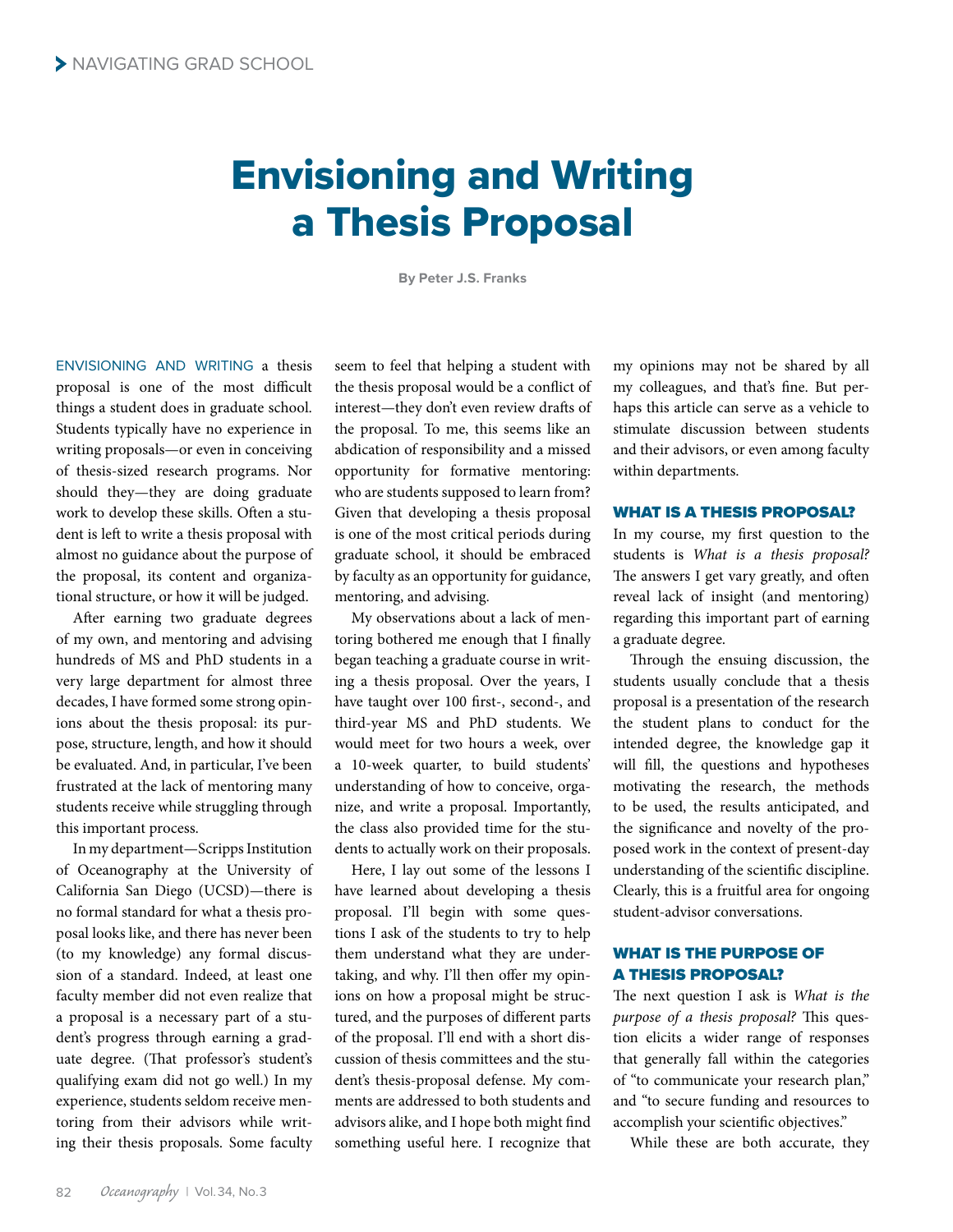both miss what I believe to be a particularly important reason for writing a thesis proposal: to develop the ability to focus one's ideas into a pragmatic research plan and then to clearly, succinctly, and persuasively communicate that plan for evaluation and feedback. Writing does not come naturally or easily to most people; writing is an acquired skill that requires practice and honing. Good persuasive, academic writing—and proposals should be persuasive—arises from well-informed, logical, analytical thinking. Crafting of the thesis proposal provides an excellent opportunity for the advisor to mentor the student to develop effective writing skills and habits.

The analysis, thinking, focusing, and communication of ideas and material for a thesis proposal is excellent training for subsequent steps in the degree program (e.g., fellowship applications, proposals to funding agencies, scientific papers, scientific talks, outreach), and for careers after graduation.

# HOW WILL YOUR PROPOSAL BE EVALUATED?

The quality of a thesis proposal is (or should be) assessed using evaluation criteria—a set of standards used by proposal reviewers. To write a compelling proposal, the student must keep in mind the interests and perspectives of the reviewers members of the thesis committee—and the evaluation criteria, which, unfortunately, are often not explicitly stated.

When I have asked my students what they think their proposals are being evaluated on, I have heard answers such as "clear communication of your ideas," "the novelty and feasibility of your ideas or plan," "your knowledge of the literature," "your articulation and justification of a knowledge gap," and fundamentally, "your ability to complete a graduate degree." All of these answers are accurate, and many are aligned with the evaluation criteria for major funding agencies.

My students and I have found it useful to consider the "Heilmeier Catechism" created by former director of the Defense Advanced Research Projects Agency George H. Heilmeier [\(https://www.darpa.](https://www.darpa.mil/work-with-us/heilmeier-catechism) [mil/work-with-us/heilmeier-catechism](https://www.darpa.mil/work-with-us/heilmeier-catechism)). To help evaluate whether a risk was worth taking for his agency (or, in this context, whether a research plan is worth pursuing), Heilmeier asked:

- What are you trying to do? Articulate your objectives using absolutely no jargon.
- How is it done today, and what are the limits of current practice?
- What is new in your approach and why do you think it will be successful?
- Who cares? If you are successful, what difference will it make?
- What are the risks?
- How much will it cost?
- How long will it take?
- What are the mid-term and final "exams" to check for success?

With some tweaking, these questions form a useful guide for conceptualizing, structuring, and writing a proposal, as well as for evaluating a proposal. Committee members look for a welljustified and well-supported motivation for the research, a clear description of the proposed approach, evidence for the likelihood of success (e.g., preliminary data), and a timeline of work, with anticipated milestones.

#### THE PROPOSAL

My philosophy is this: if the student is going to write a thesis proposal, and the proposed science is of high quality (as it always should be), then why not write the proposal with the potential of its actually being submitted to a funding agency?

With this real-world viewpoint in mind, I have my students find the main funding agencies for their lab, download the proposal preparation instructions and review criteria for those agencies, and read them over (e.g., Falk-Krzesinski and Tobin, 2015). While there will be components of the instructions that are irrelevant for a thesis proposal, many of the instructions for content and structure, as well as the review criteria, will provide useful guidance. For example, the US National Science Foundation proposals have a 15-page limit (not including references); I find that to be a good target length for a thesis proposal. Agencies often include instructions for specific sections of the proposal, and it is good to think about following them, when they are relevant and appropriate.

Thesis proposals serve a slightly different purpose than proposals to funding agencies. They are typically focused on the research of one individual (the student); they thus describe a scientific study that will necessarily be smaller in scope than, say, a collaborative proposal from a team of scientists. They are not typically written to include a separate section concerning the societal impacts of the proposed research (though this is up to the advisor), and they are not usually requesting and justifying a budget though the proposed work must be feasible, given available resources.

#### Approaching the Writing

Writing a thesis proposal can feel utterly daunting to a student. To make it more tractable, I work with students to break it up into manageable sections. We start with a target length—say, 15 pages of text. I typically have my students generate an outline—an organizational blueprint that includes separate sections describing the work proposed for each potential *chapter* of the thesis. At my institution, a thesis typically includes *chapters* that can form at least three publishable papers; these correspond to the *chapter* sections in the thesis proposal. If we're aiming for three *chapters*, then each section of the proposal will be about four pages, yielding 12 pages, collectively. That leaves three pages for the *Introduction*, *Background*, and *Tools/Methods* material that is relevant to all the *chapters*. For a student to write four pages on a topic on which they have already worked for a year or two is far less daunting than the prospect of writing a 15-page thesis proposal. Manageable chunks make for less stress and more efficient progress.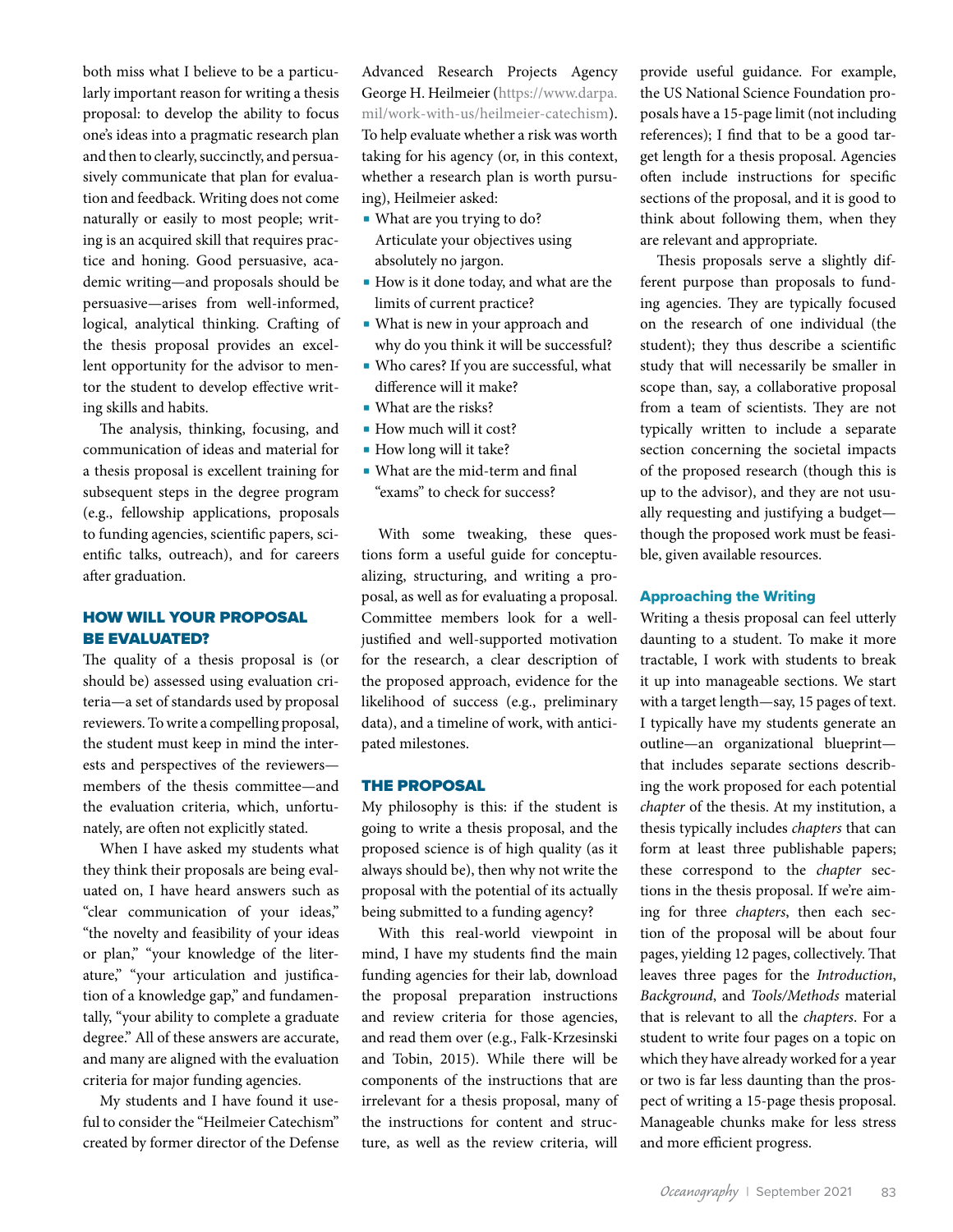#### Getting Started

#### The *Here I Propose to…* Statement

I always ask my class to tell me what they think is the most important part of a thesis (or any) proposal. The answers typically range from "good preliminary data" to "the questions." But what they almost invariably miss is what I believe to be the most important part of the proposal: *the proposal*! It's amazing how many proposals I review that have no proposal in them. Often, I will scan the whole document just looking for the word "propose" or "proposal"—and it's not there.

Therefore, an early exercise I have my students do is to write a *Here I propose to…* sentence. If a proposal were a murdermystery novel, this sentence would give away the murderer and the motivation for the act, possibly ruining the rest of the book. But a proposal is not a novel. The *Here I propose to…* sentence tells readers what they should expect as they read the rest of the document. It gives them the context and structure for the proposal. It gets them engaged with, and invested in, the ideas that follow.

I like to see the *Here I propose to…* sentence in bold font, somewhere on the first page of the proposal, so that it immediately catches the reader's eye. The sentence will typically come at the end of a few paragraphs that introduce the overall proposal: the subject, the issues, what we know, and finally—just before the *Here I propose to…* sentence—what we *don't* know: the knowledge gap. The *Here I propose to…* sentence then fills this knowledge gap with the proposed work. This proposed work, in a broad sense, has now been motivated and justified by the preceding text.

There is a potential danger of including too much material before the *Here I propose to…* sentence. Students may be tempted to demonstrate the breadth and depth of their knowledge in the introductory paragraphs. This should be resisted; students should strive to distill their vast knowledge of the field down to pithy, relevant, essential elements whose sole purpose is to motivate, support, and justify the *Here I propose to…* sentence—and the proposal itself. Again, it is important to get the *Here I propose to…* sentence onto the first page, where readers will see it immediately.

#### The Title

Once we have the *Here I propose to…* sentence in good shape, I have each student come up with a thesis proposal *title*. This is a useful exercise to further conceptualize and encapsulate the essence and scope of the proposed work. The *title* must be short enough to fit on the spine of the printed thesis (assuming we even print theses anymore); it should be specific enough to convey the subject matter of the proposed thesis, but general enough to engage readers without miring them in potentially unnecessary specifics, such as where the work is done or what instruments are used to collect data. And my students are well aware of my tendency to include a colon in the *title*. The colon typically separates some very general (and hopefully engaging) words (e.g., "Plankton Patchiness") from more specific terms (e.g., "The Effects of Swimming" or "Analyses of Fronts in the California Current").

# EXAMPLE. USING *HERE I PROPOSE TO…*

# Nonlinear Pasta Dynamics: Developing an Optimal Pasta-Sauce Interaction Framework

#### By P. Maker

Pasta, typically made from ground grains combined with water and eggs, has arisen independently in cuisines around the globe (Fusilli et al., 1973). Indeed, many national cuisines are centered around pasta dishes (Yi Mein and Penne, 2002). As these cuisines evolved, particular pasta shapes became associated with particular sauces: long, slender shapes with lighter seafood or cream-based sauces; long ribbons with rich, meaty sauces; concave shell shapes with rich cream or meat sauces; twisted shapes with light, smooth sauces; hollow tubes with heavy vegetable sauces or baked cheese dishes; and smaller pastas with soups, stews, and salads (Gemelli et al., 2012). Rigate et al. (1957) argued that the particular associations of pasta shapes and sauces were evolutionary optimizations of pasta surface area to volume ratios vs. sauce viscosity. More recently, Mostaccioli et al. (2018) showed a strong relationship between pasta rugosity and the granularity of the optimal sauce. Both of these hypotheses rely on untested assumptions regarding the micron-scale, multi-phase interactions of pastas and sauces. The recent invention of the Pastificator—a tool for quantifying micron-scale pasta-sauce interactions—provides a novel opportunity to test and potentially reconcile prevailing pasta-sauce-optimization hypotheses. **Here I propose to develop a unifying pasta-sauce optimization framework, based on micron-scale measurements from the Pastificator, applied to a broad array of pasta/sauce combinations.** This framework will improve our understanding of the origins of historical pasta-sauce combinations, and provide a basis for future pasta-sauce developments.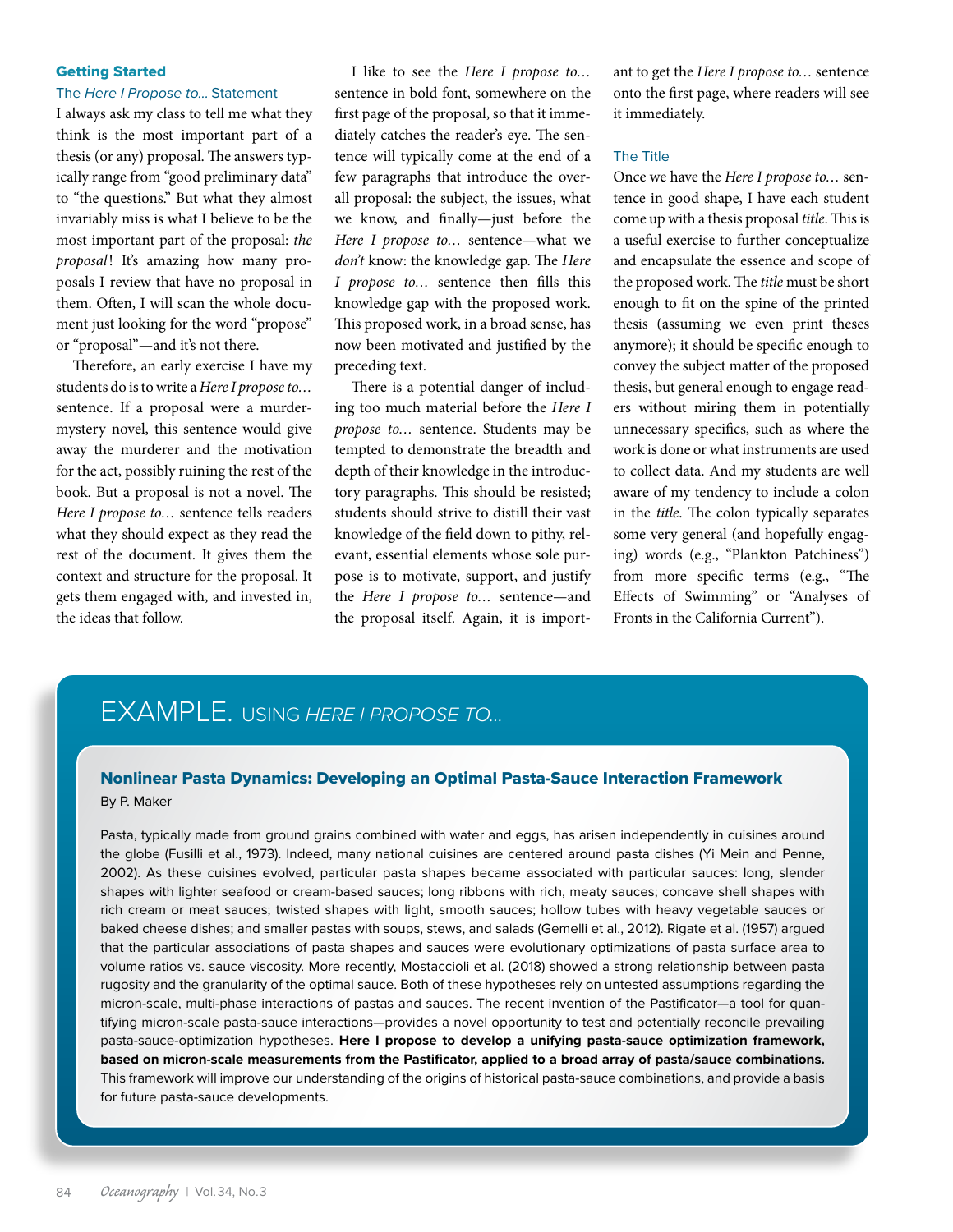Coming up with a thesis *title* forces students to focus their thinking. A thesis, writ large, can be overwhelming—a giant *thing* that the student has to do for the next half decade or so. Formulating a thesis *title* is a step toward reducing the vast scope of everything that one might do down to something finite and tractable. I'll add that I do this same exercise with students who are writing papers; the *title* will often help to focus the paper and the student's perception of its content, story, and structure.

These two exercises—the *Here I propose to…* sentence and the thesis proposal *title*—are designed to get the creative juices flowing. They help to lay a scientific foundation for the writing of the rest of the thesis proposal, providing both the student and subsequent readers the underpinnings of the upcoming proposed research.

### Parts of the Proposal

#### The Introduction

This is the first text that readers will see. It must draw them in and engage them in the student's vision for the research. The purpose of the *Introduction* is to lay out the basic information that justifies the proposal. It can also be used to state the overarching goals or more detailed objectives of the work. In some ways, the *Introduction* serves as an extended abstract of the proposal. It must engage, educate, and inspire the reader—and it must include a proposal!

The *Introduction* will begin with the paragraphs leading up to the *Here I propose to…* sentence. It could end there, or expand further on the statements made in those paragraphs, providing more detailed references and analysis of the literature to support the proposal (though much of that will be covered in the *Background*). Having read the *Introduction*, the reader should have a good sense of what the student wants to do, why, and how it might be done (in very general terms). The student should have identified the knowledge gap and shown how the proposed research will fill it.

#### Goals/Objectives/Questions

I often recommend that the student include a short section outlining the overarching goals, objectives, or questions for the whole proposal. These should follow logically from the *Introduction*, and should presage the structure of the rest of the proposal. Often this section will contain one goal or question motivating each *chapter*. They may be quite general and are typically in a bulleted or numbered list. More detailed questions or hypotheses will appear in the individual *chapters*.

#### **Background**

The *Background* section is used to put meat on the bones of the *Introduction* and flesh out the basis for the *Goals/ Objectives/Questions*. It will usually contain a succinct, focused review of the literature to support the statements and contentions laid out in the *Introduction*. Its purpose is to further develop and justify the case for the proposed research, in the context of the literature and present knowledge or practice.

# Literature Review or LITERATURE REVIEW?

The purpose of the literature review is to identify and support the existence of a knowledge gap, providing context for the proposed work. It should be honed and focused to serve that specific purpose. It can be a separate section, or folded into the *Introduction* or *Background*.

Some of my colleagues require the *Background* to include an extensive literature review on the student's topic which may run to more than 50 pages of text! I don't follow this practice. I've found that thesis committee members rarely read the document carefully, and, until the student is fairly far along in their research, it is entirely possible that the literature review will focus on material that is ultimately only peripherally related to the subsequent research. Certainly, my own PhD thesis turned out to be on an entirely different mechanism than the one I had proposed to study (as it turned out, the proposed mechanism did not occur in my study area).

Once the student is well into thesis research, a synthetic, analytical literature review can be an excellent addition to the thesis itself; many of my students have published thoughtful review papers that appeared as introductory chapters of their theses.

#### Tools/Methods

If some or all the proposed work will be based on particular methods or tools, I suggest that they be introduced after the *Background*, but before the *Proposed Research*. This section will inform readers about the methods common to all the *chapters*, and give them a sense of how the student will do the work that was proposed in the *Introduction* and fleshed out in the *Background*. Putting these *Tools/Methods* together in one section saves repeating them in the *chapter*focused sections of the *Proposed Research*, shortening the proposal, and reducing redundancy.

This section is often divided into subsections describing each individual tool or method. If the student's research involves developing a new tool or method, then that should be described in the appropriate *chapter* subsection of the *Proposed Research*.

#### Proposed Research

This section is the meat of the proposal. I recommend dividing the *Proposed Research* section into subsections—one for each proposed *chapter* of the thesis. Each *chapter* subsection thus becomes a sub-proposal within the larger structure of the overarching thesis proposal.

For each *chapter* subsection I recommend organizing it as:

- *Title*
- *Introduction* to this *chapter's* research focus (including literature citations, as appropriate—usually 1–2 pages of text and figures
- *Statement* of the specific *questions, goals, objectives, or hypotheses* of this *chapter*—a paragraph, often with a bulleted or numbered list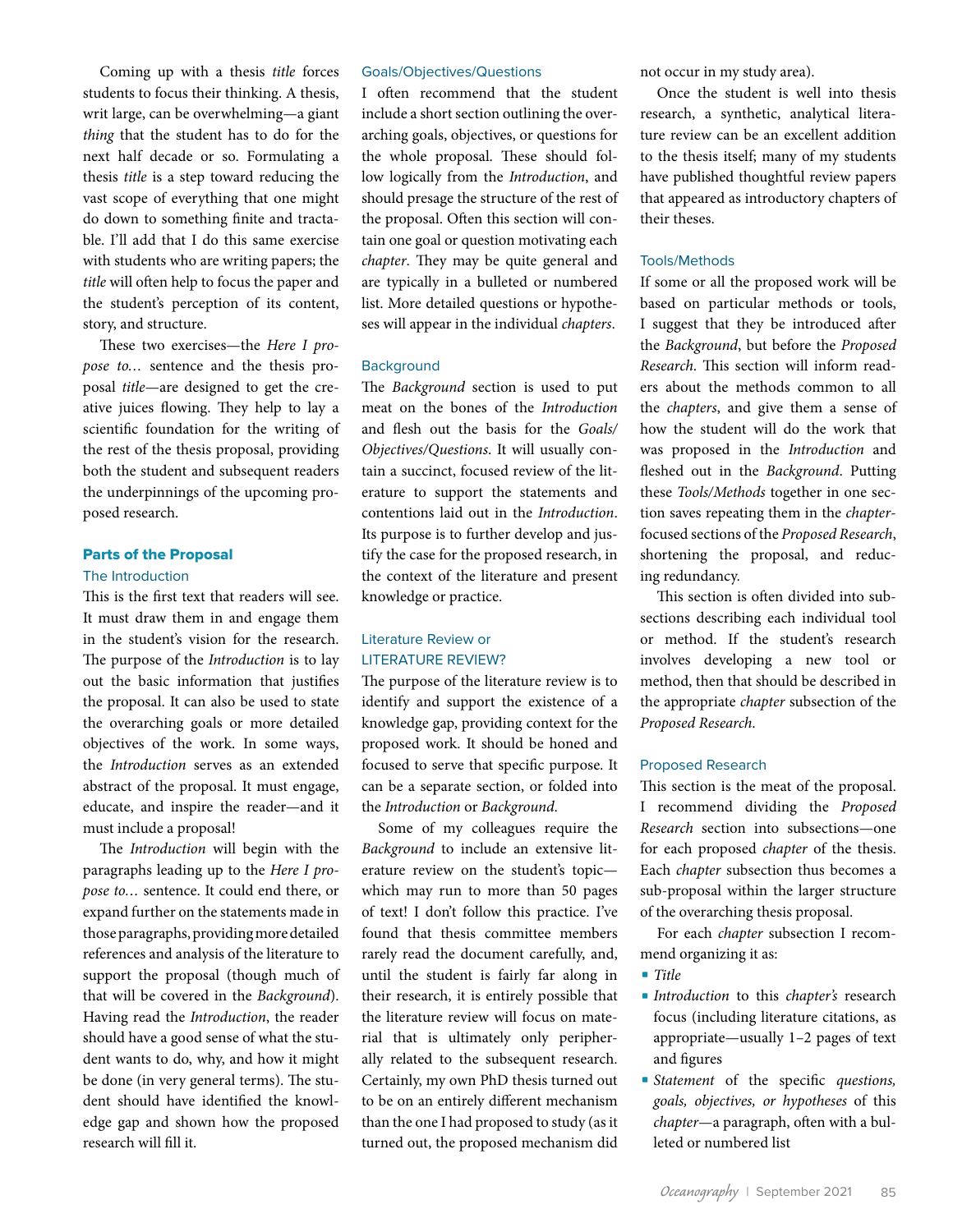- *Preliminary Results* usually 2–3 pages of text (sometimes more, depending on how much previous research has been done) that include figures and tables as appropriate
- *Discussion* of the preliminary results usually a page or so of text
- *Next Steps* a few paragraphs
- *Significance* a paragraph

Typically, the *Chapter 1* section of the *Proposed Research* will be far more fleshed out and have more preliminary results than subsequent *chapters*. But this is an excellent opportunity for students to demonstrate what has already been accomplished, their ability to pose good questions and to design appropriate experiments and analyses, and their skill at drawing robust conclusions from their analyses. As the student writes these *chapter* sections, the Heilmeier Catechism should be kept in mind, and the writing should focus on the very narrow scope of the research proposed in this *chapter*.

Many students include a list of null and alternate hypotheses to guide the research in each *chapter*. My experience is that these are often quite naive, and are soon replaced with better-defined hypotheses as the work progresses. I have also observed that graduate students often do

time I read it, when I was well into my study, it was transformative, fundamentally improving the quality of my science. Timing is everything.

Organizing the *Proposed Research* by *chapter* can work well for students whose proposed research does not fall easily into a single subject area. Many of the students I interact with develop new instruments; their proposals thus have *chapters* on the instrument itself (and its calibration, etc.), and subsequent *chapters* on the deployment and scientific application of the instrument. The thesis proposal thus provides an umbrella for combining these potentially very different types of research.

After having read a *chapter* section, a thesis committee member should have a clear sense of what the student proposes, why it is important, what has already been done, what will be done, and how it will be done.

#### Summary/Broader Impacts

A brief summary of the student's proposed work can bring the disparate threads of the various *chapters* together at the end of the proposal. It will be the last piece of text that readers will see, and provides a final opportunity to hammer home the important points.

# Computed Christoning and writing a thesis proposal<br>is one of the most difficult things a studer is one of the most difficult things a student does in graduate school.<sup>99</sup>

not really understand how to formulate testable hypotheses—and perhaps more importantly—alternate hypotheses. This usually improves with experience and mentoring. One of the best papers I have encountered on this subject is "Strong Inference" (Platt, 1964). It was certainly powerfully influential for me. The first time I read it (early in graduate school), I got very little from it. But the second

Though not always necessary for a thesis proposal, many funding agencies require an explicit statement about the potential societal benefits of the proposed work (e.g., NSF's "Broader Impacts"). One of my own committee members told me that he would ask only one question at my thesis defense: "Who cares?" (And he did.) While I don't think I'm particularly good at answering that question, it is always at the front of my mind. I think it is a very healthy activity for students to ponder why they are doing what they are doing, and what its relevance might be for the discipline or for society.

#### **Timeline**

My students often include timeline tables as the last pages of their thesis proposals. The rows of the timeline are specific tasks articulated in the proposal, such as developing and applying models or techniques, acquiring data, analyzing data, writing papers, and submitting papers. The columns are dates from the present up to the proposed graduation date. These timelines are always ambitious, and often unachievable—I never hold my students to the timeline. Never having done it before, it's not possible to have an accurate view of how long something will take. And everyone always forgets to factor in the unexpected, such as injuries and illnesses, equipment failures, family emergencies, and changes in access to resources. My general rule of thumb is to take the student's expectation of how long something will take… and multiply by five to get a more realistic timeline.

# WORKING WITH YOUR ADVISOR AND THESIS COMMITTEE

In my department, forming a thesis committee begins well before writing the proposal, with discussions between the student and advisor about appropriate potential members. There are many considerations, including areas of expertise, seniority, participation in group projects, access to infrastructure and instrumentation, likelihood of useful participation, and intangibles such as personality. I encourage my students to find people whose expertise will complement and supplement mine, and who are likely to contribute in positive ways to their success. It is good to be mindful of all aspects of diversity when forming a committee: gender, culture, heritage, discipline, etc. And it is often good to have someone on the committee who does not always agree with everyone else.